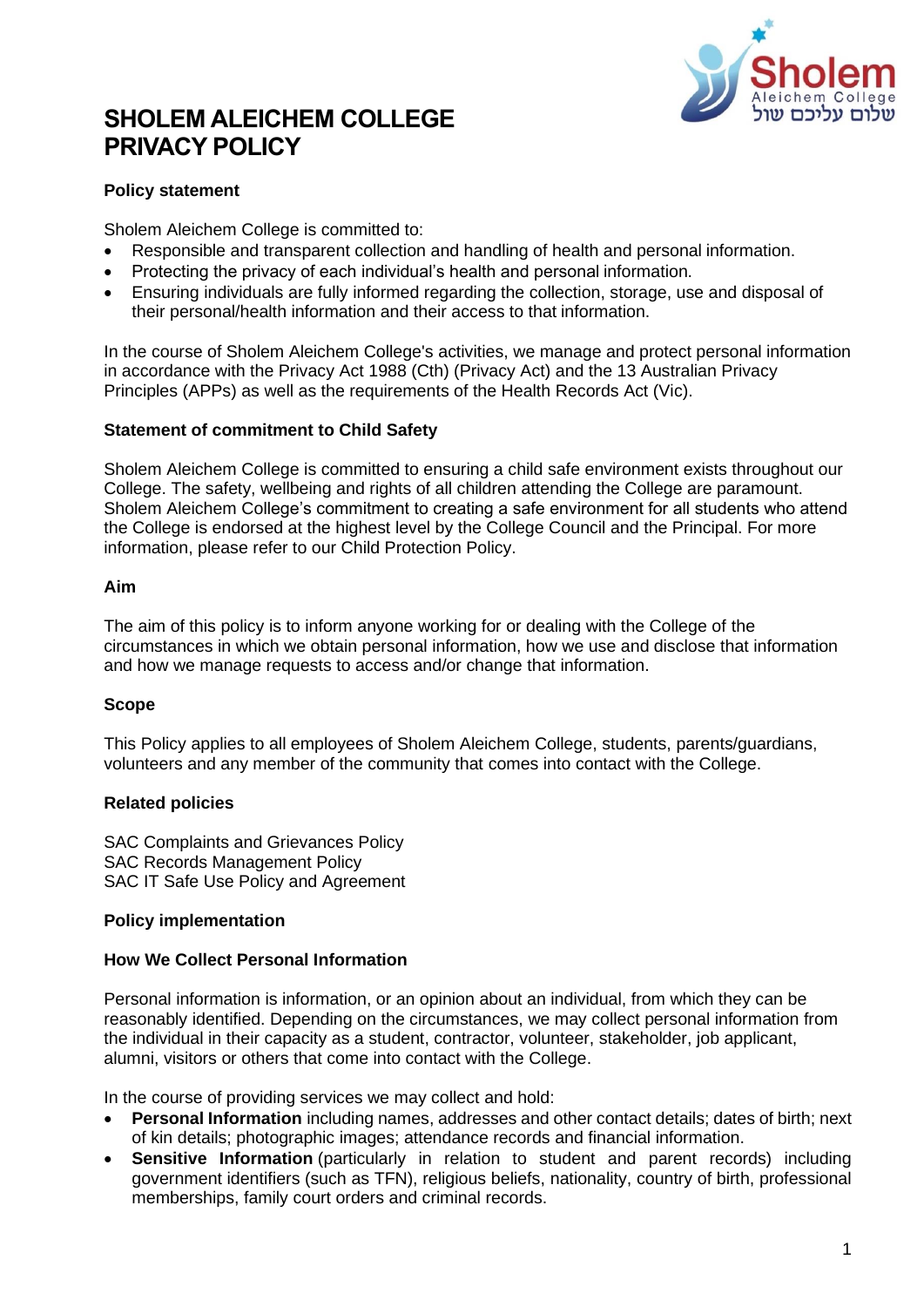• **Health Information** (particularly in relation to student and parent records) including medical records, disabilities, immunisation details and psychological reports.

#### **As part of our recruitment processes for employees, contractors and volunteers, we may collect and hold:**

- **Personal Information** including names, addresses and other contact details, dates of birth, financial information, citizenship, employment references, regulatory accreditation, media, directorships and driver's licence information.
- **Sensitive Information** including government identifiers (such as TFN), nationality, country of birth, professional memberships, family court orders and criminal records.
- **Health Information** (particularly in relation to prospective staff and student records) including medical records, disabilities, immunisation details and psychological reports.

Generally, we will seek consent from the individual in writing before we collect their sensitive information (including health information).

It is noted that employee records are not covered by the APPs where they relate to current or former employment relations between the College and the employee.

However, a current or former employee's health records are covered by the Victorian Health Privacy Principles.

#### **Collection of Personal Information**

The collection of personal information depends on the circumstances in which Sholem Aleichem College is collecting it. If it is reasonable and practical to do so, we collect personal information directly from the individual.

#### **Solicited Information**

Sholem Aleichem College has, where possible, attempted to standardise the collection of personal information by using specifically designed forms (e.g. an Enrolment Form). However, given the nature of our operations we may also receive personal information by email, letters, notes, over the telephone, in face-to-face meetings, through financial transactions and through surveillance activities such as the use of CCTV security cameras or email monitoring.

We may also collect personal information from other people (e.g. a third-party administrator, referees for prospective employees) or independent sources. However, we will only do so where it is not reasonable and practical to collect the personal information from the individual directly or it is required as part of a process that the individual has consented to (eg. Recruitment process).

#### **Information Collected from Our Website**

We may collect information based on how individuals use our website. We use ''cookies'' and other data collection methods to collect information on website activity such as the number of visitors, the number of pages viewed and the internet advertisements which bring visitors to our website. This information is collected to analyse and improve our website, marketing campaigns and to record statistics on web traffic. We do not use this information to personally identify individuals.

#### **Unsolicited information**

Sholem Aleichem College may be provided with personal information without having sought it through our normal means of collection. This is known as "unsolicited information" and is often collected by:

- misdirected postal mail letters, notes, documents
- misdirected electronic mail emails, electronic messages
- employment applications sent to us that are not in response to an advertised vacancy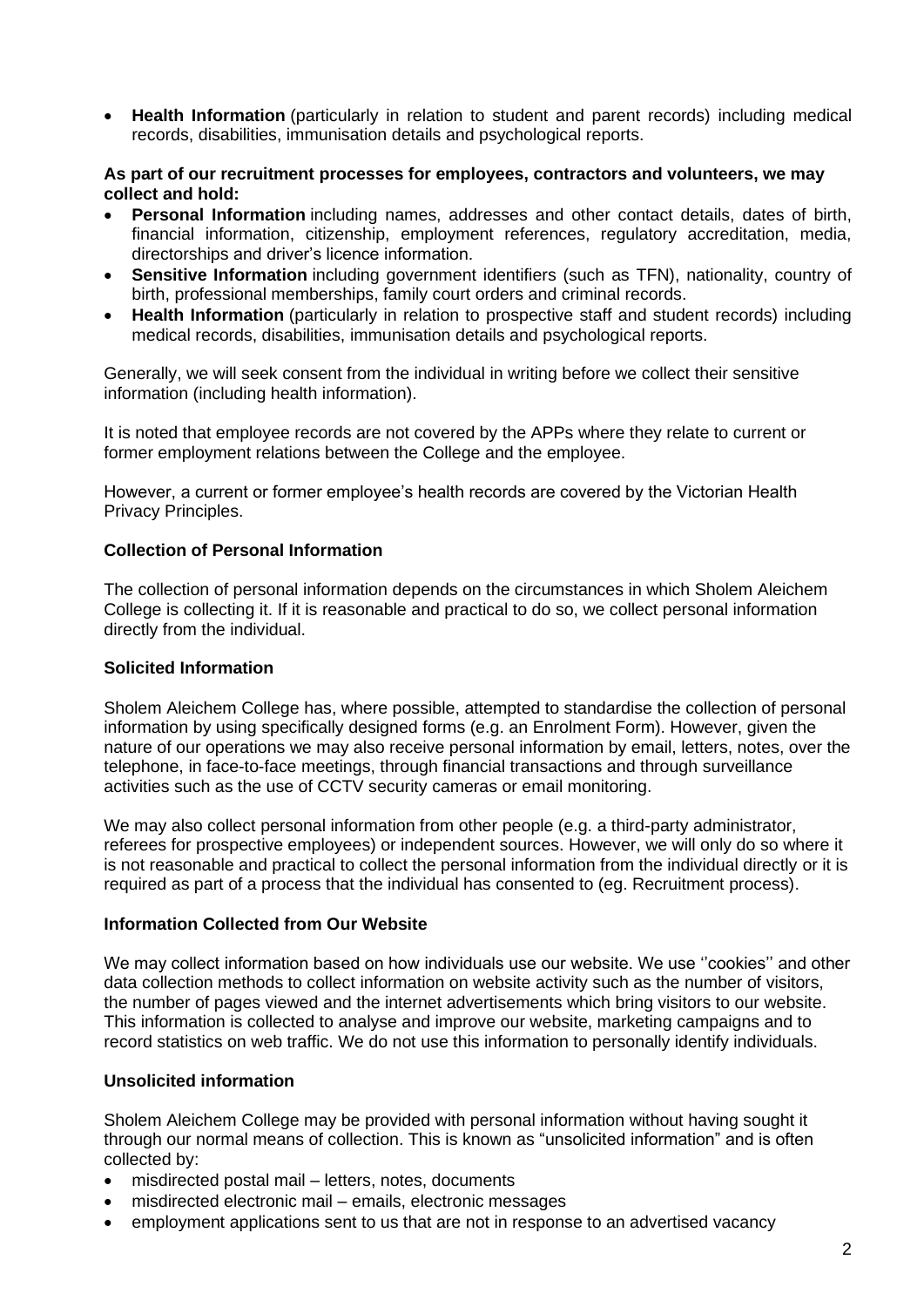additional information provided to us which was not requested.

Unsolicited information obtained by Sholem Aleichem College will only be held, used and or disclosed if it is considered as personal information that could have been collected by normal means. If that unsolicited information could not have been collected by normal means then we will destroy, permanently delete or de-identify the personal information as appropriate.

## **Collection and Use of Sensitive Information**

We only collect sensitive information if it is:

- reasonably necessary for one or more of these functions or activities, and we have the individual's consent
- necessary to lessen or prevent a serious threat to life, health or safety
- another permitted general situation
- another permitted health situation.

We may share sensitive information to other entities in our organisation structure, but only if necessary, for us to provide our services.

#### **How do we use personal information?**

Sholem Aleichem College only uses personal information that is reasonably necessary for one or more of our functions or activities (the primary purpose) or for a related secondary purpose that would be reasonably expected by you, or for an activity or purpose to which you have consented.

Our primary uses of personal information include, but are not limited to:

- providing education, pastoral care, extra-curricular and health services
- satisfying our legal obligations including our duty of care and child protection obligations
- keeping parents informed as to College community matters through correspondence, newsletters and magazines
- marketing, promotional and fundraising activities
- supporting the activities of College associations
- supporting the activities of the College
- supporting community based causes and activities, charities and other causes in connection with the College's functions or activities
- helping us to improve our day-to-day operations including training our staff
- systems development, developing new programs and services, undertaking planning, research and statistical analysis
- College administration including for insurance purposes
- the employment of staff
- the engagement of volunteers.

We will only use or disclose sensitive or health information for a secondary purpose if you would reasonably expect us to use or disclose the information and the secondary purpose is directly related to the primary purpose.

We may share personal information to related bodies corporate, but only if necessary, for us to provide our services.

The College may disclose information about an individual to overseas recipients only when it is necessary, but will not however send information about an individual outside of Australia without their consent.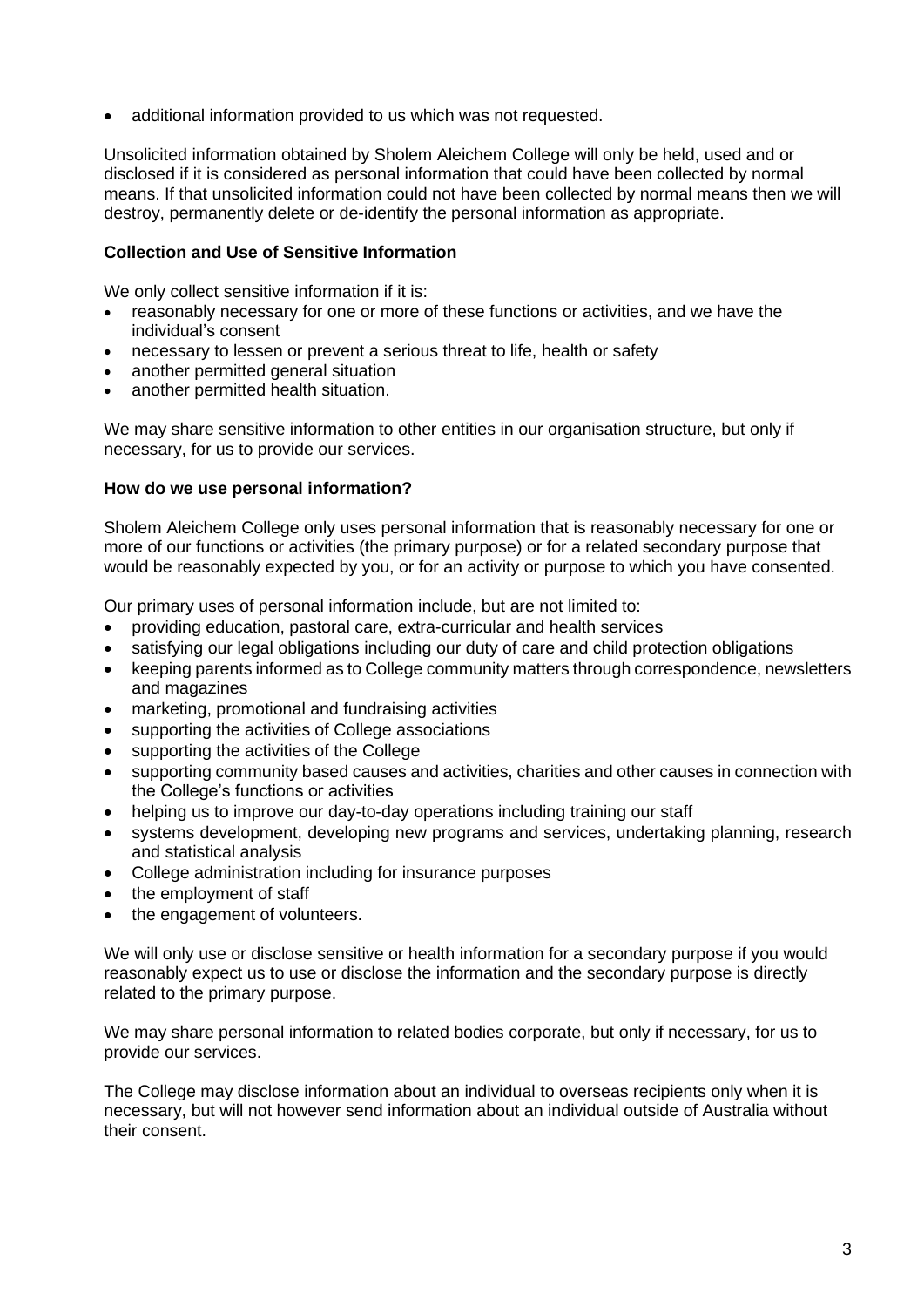# **Storage and Security of Personal Information**

Sholem Aleichem College stores Personal Information in a variety of formats including, but not limited to:

- databases
- hard copy files
- personal devices, including laptop computers
- third party storage providers such as cloud storage facilities
- paper based files.

Sholem Aleichem College takes all reasonable steps to protect the personal information we hold from misuse, loss, unauthorised access, modification or disclosure.

These steps include, but are not limited to:

- restricting access and user privilege of information by staff depending on their role and responsibilities
- ensuring staff do not share personal passwords
- ensuring hard copy files are stored in lockable filing cabinets in lockable rooms. staff access is subject to user privilege
- ensuring access to Sholem Aleichem College's premises is secured at all times.
- implementing physical security measures around the College buildings and grounds to prevent break-ins
- ensuring our IT and cyber security systems, policies and procedures are implemented and up to date
- ensuring staff comply with internal policies and procedures when handling the information
- undertaking due diligence with respect to third party service providers who may have access to personal information, including customer identification providers and cloud service providers, to ensure as far as practicable that they are compliant with the apps or a similar privacy regime
- the destruction, deletion or de-identification of personal information we hold that is no longer needed or required to be retained by any other laws.

Our public website may contain links to other third-party websites outside of Sholem Aleichem College. Sholem Aleichem College is not responsible for the information stored, accessed, used or disclosed on such websites and we cannot comment on their privacy policies.

#### **Data breaches**

A data breach can take many forms and have many causes. The breach may involve human error, a system fault or a deliberate hacking of a database. Depending on the circumstances of the incident, the extent of interference with personal information will vary, as will the harm suffered by the individuals affected by the interference.

Our legal obligations for reporting an incident can vary depending on the circumstances of the incident.

Sholem Aleichem College has established the following work systems, practices, policies and procedures for responding to and reporting suspected and actual data breaches both internally and externally. This includes:

- Terminology
- Guide to Data Breach Identification (see below)
- Remedial Action
- Data Breach Response Plan (See Appendix A)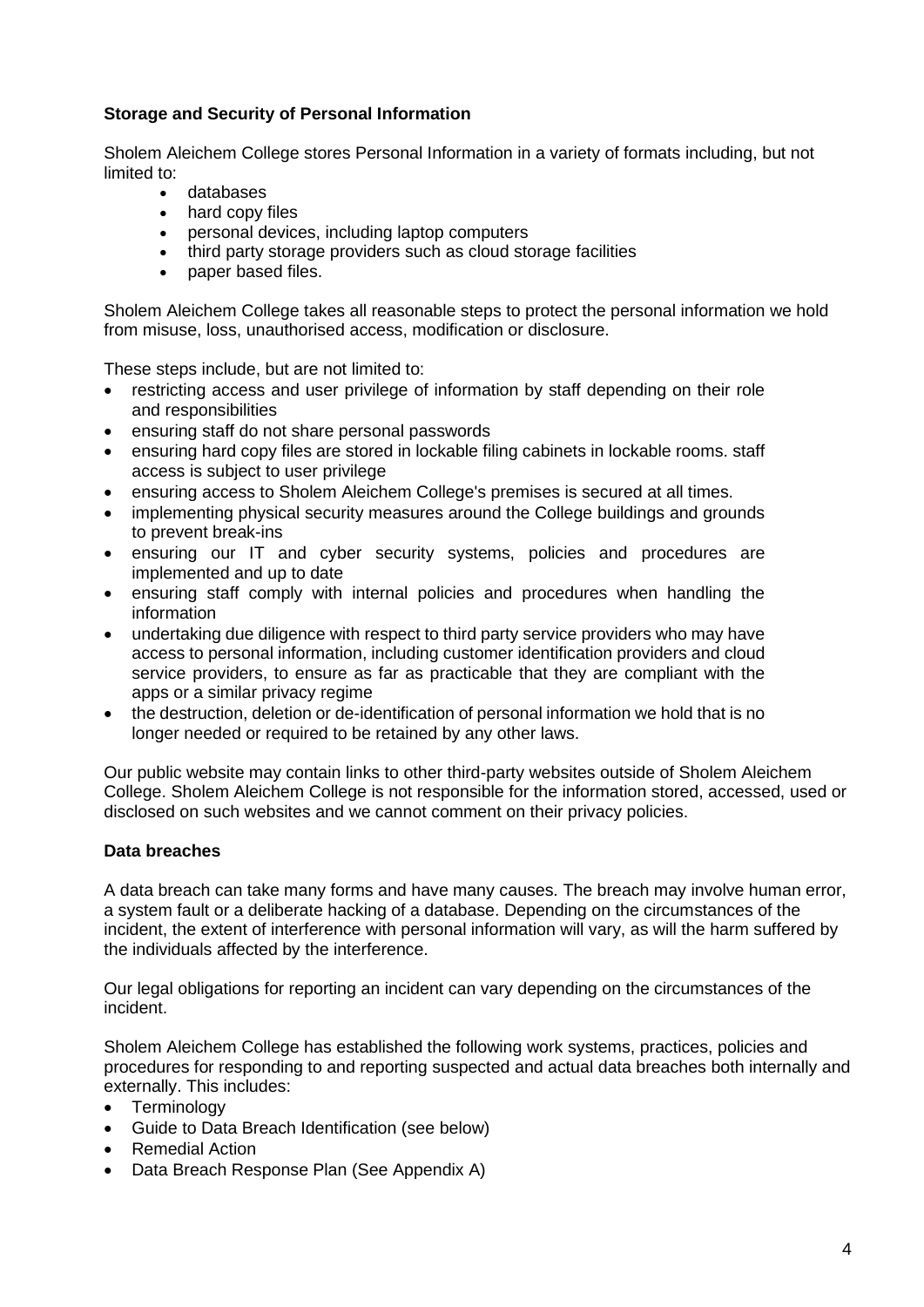The process for responding to data breaches shown in Appendix A is designed to assist our staff in making decisions with respect to identifying different data breaches and when a breach will be a Notifiable Data Breach. The Privacy Officer (for contact see below) must be notified of any data breach.

Sholem Aleichem College will take appropriate, prompt action if we have reasonable grounds to believe that a data breach may have or is suspected to have occurred. Depending on the type of data breach, this may include a review of our internal security procedures, taking remedial internal action, notifying affected individuals and the Office of the Australian Information Commissioner (OAIC). For more information refer to **Appendix A**. Notifiable Data Breach Response Plan.

If we are unable to notify individuals, we will publish a statement on our website and take reasonable steps to publicise the contents of this statement.

## **Guide to Data breach identification**

## **Terminology**

#### Data Breach

It is important to note that although the Privacy Act regulates the handling of personal information, not "data", the Office of the Australian Information Commissioner (OAIC) uses the term data breach rather than "personal information security breach" in its guidance to organisations on how to respond to an incident.

A data breach occurs when personal information held by Sholem Aleichem College is misused, interfered with, lost or subject to unauthorised access, modification or disclosure. In other words, a data breach may occur as a result of a failure by Sholem Aleichem College to protect the security of:

- personal information, in accordance with APP 11: Security of Personal Information; and/or
- credit information, in accordance with the Privacy Act and Credit Reporting Code.

Examples of data breaches include:

- lost or stolen laptops, removable storage devices, or paper records containing personal information
- databases containing personal information being 'hacked' or otherwise illegally accessed by individuals outside of the College
- employees accessing or disclosing personal information outside the requirements or authorisation of their employment
- paper records stolen from insecure recycling or garbage bins
- the College mistakenly providing personal information to the wrong person, for example by sending details to the wrong address.

Data breaches that are likely to result in serious harm to any of the individuals to whom the information relates may be a Notifiable Data Breach.

Likely means 'more probable than not'.

#### Notifiable Data Breach

A Notifiable Data Breach occurs where the College holds personal information relating to one or more individuals, is required to ensure the security of that personal information, and:

• there is unauthorised access to or disclosure of information, and a reasonable person would conclude that this would be likely to result in serious harm to any of the individuals to whom the information relates; or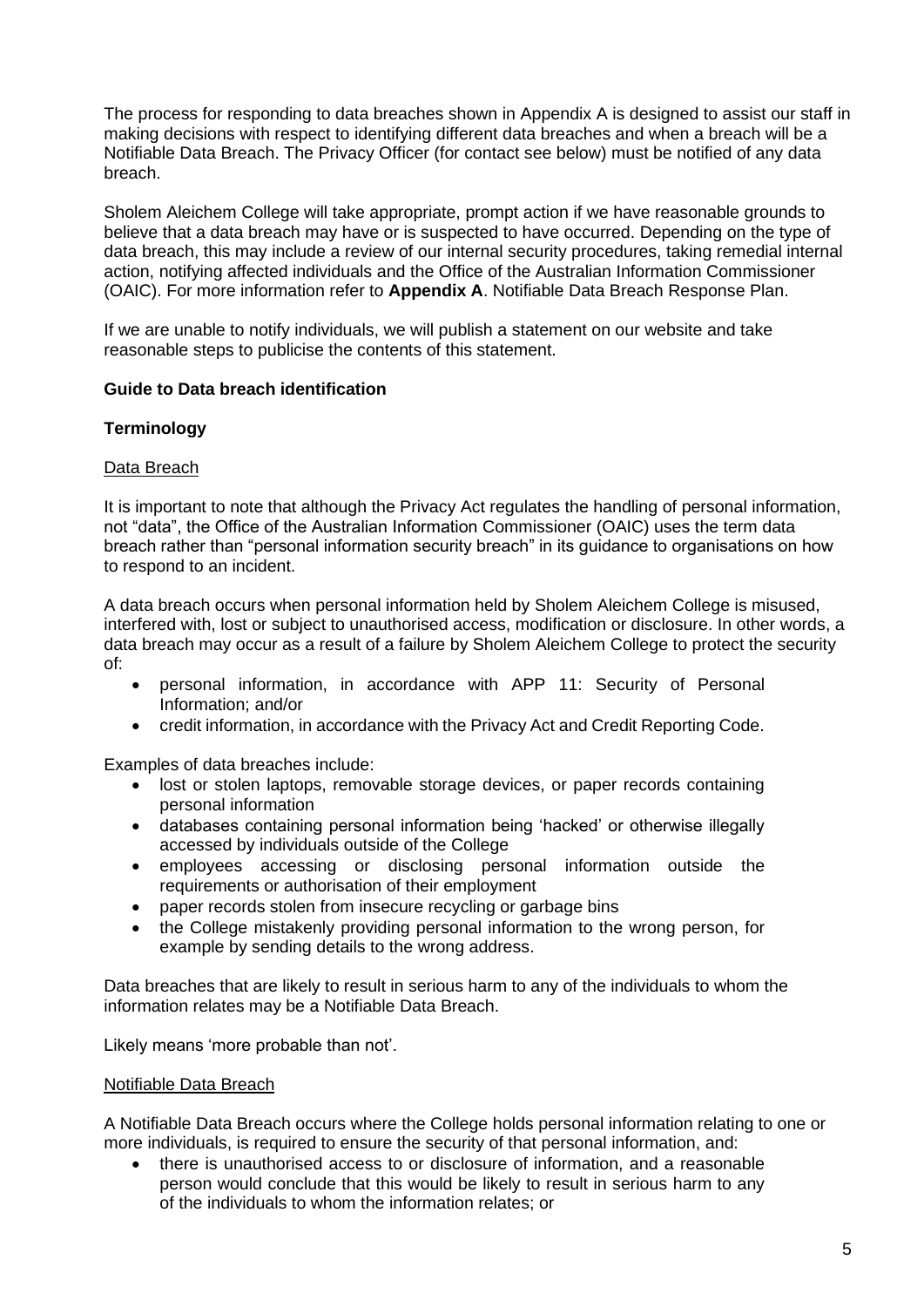• information is lost in circumstances where unauthorised access to or disclosure of information is likely to occur, and a reasonable person would conclude that, assuming this were to occur, it would be likely to result in serious harm to any of the individuals to whom the information relates.

Under the Privacy Act, these types of data breaches are referred to as "eligible data breaches", however for the purposes of this policy, the College has adopted the phrase Notifiable Data Breach as in the OAIC's guidance materials.

## Serious Harm

This term is not defined in the Privacy Act. The term could include serious physical, psychological, emotional, economic and financial harm, as well as serious harm to reputation.

The Act sets out a list of factors to consider when determining whether a reasonable person would conclude that an incident of access to, or a disclosure of, information:

- would be likely; or
- would not be likely.

to result in serious harm to any of the individuals to whom the information relates.

Those factors are:

- the kind/s of information
- the sensitivity of the information
- whether the information is protected by one or more security measures
- if the information is protected by one or more security measures the likelihood that any of those security measures could be overcome
- the persons, or the kinds of persons, who have obtained, or who could obtain, the information
- if a security technology or methodology was used in relation to the information and was designed to make the information unintelligible or meaningless to persons who are not authorised to obtain the information, the likelihood that the persons, or the kinds of persons, who:
	- o have obtained or, or who could obtain the information
	- o have, or are likely to have, the intention of causing harm to any of the individuals to whom the information relates
- have obtained, or could obtain, information or knowledge required to circumvent the security technology or methodology
- the nature of the harm
- any other relevant matters.

#### **Remedial Action**

Remedial action is action taken to contain a suspected data breach and to prevent the likely risk of serious harm occurring.

For example, if a staff member accidentally sends an email containing personal information to the wrong recipient, the Privacy Officer and the staff member may be able to take action to remedy the breach so that a reasonable person would conclude that the breach would likely not result in serious harm to any person to whom the information relates. Action could include recalling the email or contacting the recipient who agrees to delete the email.

#### Successful Remedial Action

If remedial action is successful, and the likely risk of serious harm occurring has been prevented, the breach will not amount to a Notifiable Data Breach and notification to the OAIC and affected individuals will not be required.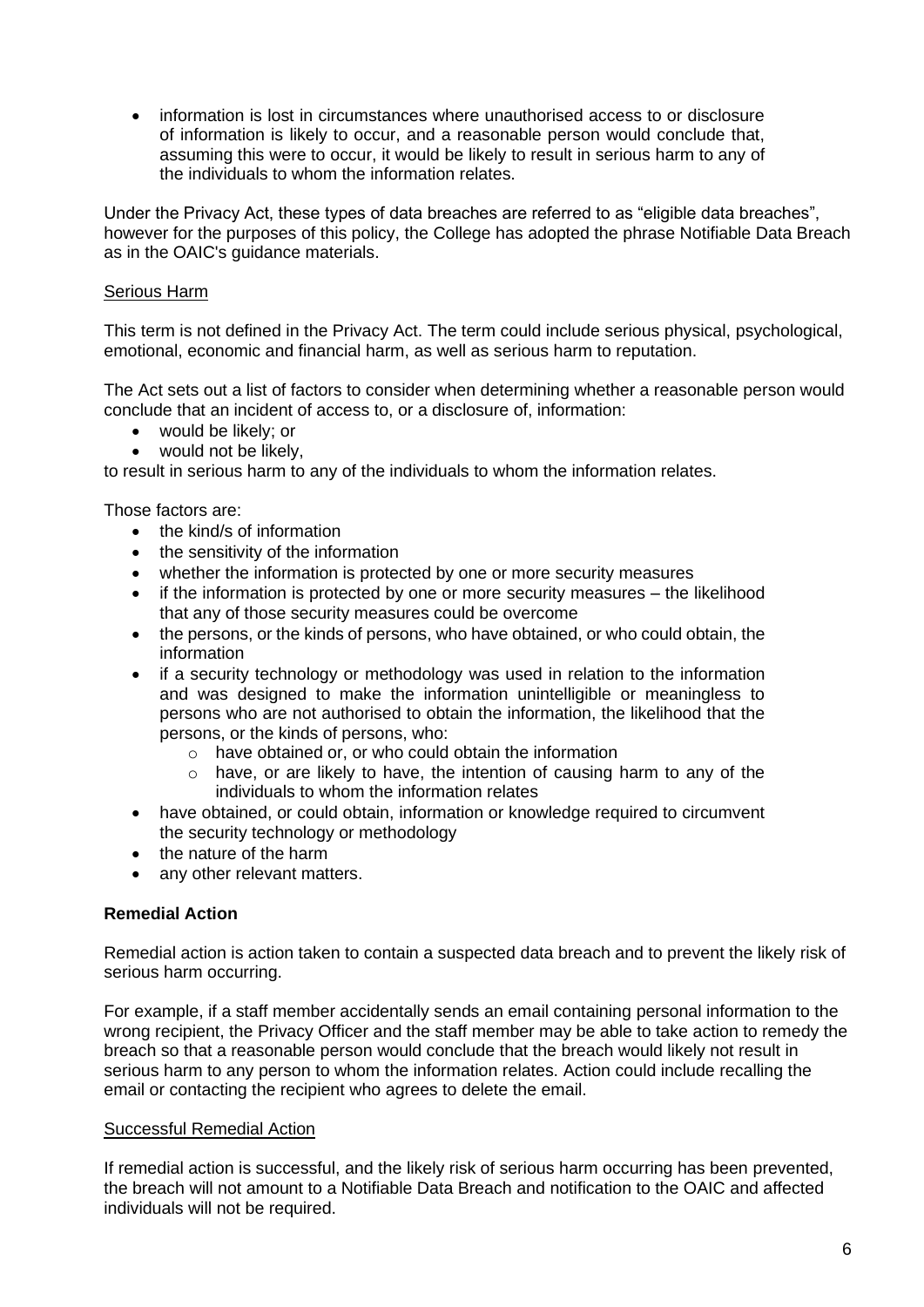# Unsuccessful Remedial Action

If remedial action is unsuccessful, meaning that the likely risk of serious harm occurring has not been prevented, the data breach will be a Notifiable Data Breach and, it may be appropriate for the Privacy Officer to escalate the matter to the Data Breach Response Team as outlined in the Plan in Appendix A.

## **Voluntary Notification to OAIC and/or Individuals**

Not all data breaches require notification to the OAIC and affected individuals. If there are reasonable grounds to suspect that there may have been a Notifiable Data Breach, we must comply with the notification requirements set out in the Privacy Act.

If a data breach is not a Notifiable Data Breach, the College is not legally required to notify the OAIC and affected individuals but may choose to do so as a matter of best practice. A decision to voluntarily notify the OAIC and/or affected individuals will be made on a case-by-case basis having regard to the following factors:

- notification as a reasonable security safeguard: to help protect information from misuse, interference or loss
- notification as openness about privacy practices: being open and transparent when something goes wrong
- notification as restoring control over personal information: where it will assist individuals to regain control of the information
- notification as a means of rebuilding public trust, where it will demonstrate to the public that the College takes its privacy obligations seriously

## OAIC Contact Details

If we decide to notify the OAIC we will do so using one of the following contact options:

- Email: [enquiries@oaic.gov.au](mailto:enquiries@oaic.gov.au)
- Telephone: 1300 363 992
- Facsimile: + 61 2 9284 9666
- Post: GPO Box 5218, Sydney NSW 2001

#### **Information Collecting**

Various steps in the Data Breach Response Plan require the collection of information.

In the event that the Data Breach Response Plan is activated, the Privacy Officer will ensure that:

- evidence is preserved that may be valuable to determine the context of the data breach and a list of affected individuals, or possible affected individuals
- information will be compiled for external notification processes and internal reporting
- records of the information are kept.

## **Disclosure of Personal Information**

Personal information is used for the purposes for which it was given to Sholem Aleichem College, or for purposes which are directly related to one or more of our functions or activities.

Personal information may be disclosed to government agencies, other parents, other schools, recipients of College publications, visiting teachers, counsellors and coaches, our services providers, agents, contractors, business partners, related entities and other recipients from time to time, if the individual:

• has given consent; or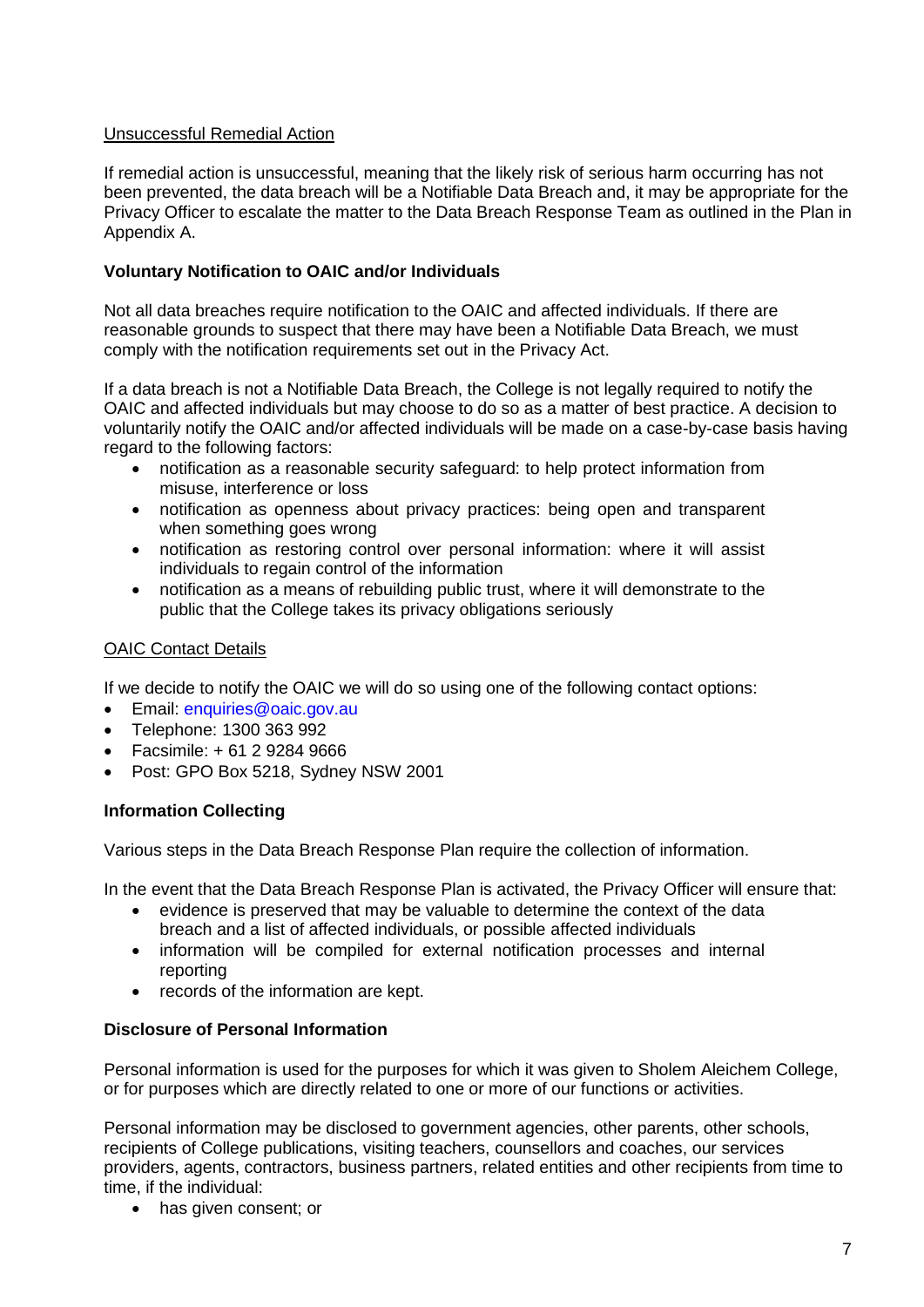• would reasonably expect the personal information to be disclosed in that manner.

Sholem Aleichem College may disclose personal information without consent or in a manner which an individual would reasonably expect if:

- we are required to do so by law
- the disclosure will lessen or prevent a serious threat to the life, health or safety of an individual or to public safety
- another permitted general situation applies
- disclosure is reasonably necessary for a law enforcement related activity
- another permitted health situation exists.

## **Disclosure of Personal Information to Overseas Recipients**

Personal information about an individual may be disclosed to an overseas organisation in the course of providing our services, for example when storing information with a "cloud service provider" which stores data outside of Australia.

We will however take all reasonable steps not to disclose an individual's personal information to overseas recipients unless:

- we have the individual's consent (which may be implied)
- we have satisfied ourselves that the overseas recipient is compliant with the APPs, or a similar privacy regime
- we form the opinion that the disclosure will lessen or prevent a serious threat to the life, health or safety of an individual or to public safety
- we are taking appropriate action in relation to suspected unlawful activity or serious misconduct.

#### **Personal Information of Students**

The Privacy Act does not differentiate between adults and children and does not specify an age after which individuals can make their own decisions with respect to their personal information.

At Sholem Aleichem College we take a common sense approach to dealing with a student's personal information and generally will refer any requests for personal information to a student's parents/carers. We will treat notices provided to parents/carers as notices provided to students and we will treat consents provided by parents/carers as consents provided by a student.

We are however cognisant of the fact that children do have rights under the Privacy Act, and that in certain circumstances (especially when dealing with older students and especially when dealing with sensitive information), it will be appropriate to seek and obtain consents directly from students. We also acknowledge that there may be occasions where a student may give or withhold consent with respect to the use of their personal information independently from their parents/carers.

There may also be occasions where parents/carers are denied access to information with respect to their children, because to provide such information would have an unreasonable impact on the privacy of others, or result in a breach of the College's duty of care to the student.

#### **The Quality of Personal information**

We take all reasonable steps to ensure the personal information we hold, use and disclose is accurate, complete and up-to-date, including at the time of using or disclosing the information.

If the College becomes aware that the personal information is incorrect or out of date, we will take reasonable steps to rectify the incorrect or out of date information. We expect parents/ guardians to be proactive in notifying us of any changes to either their or student personal information that we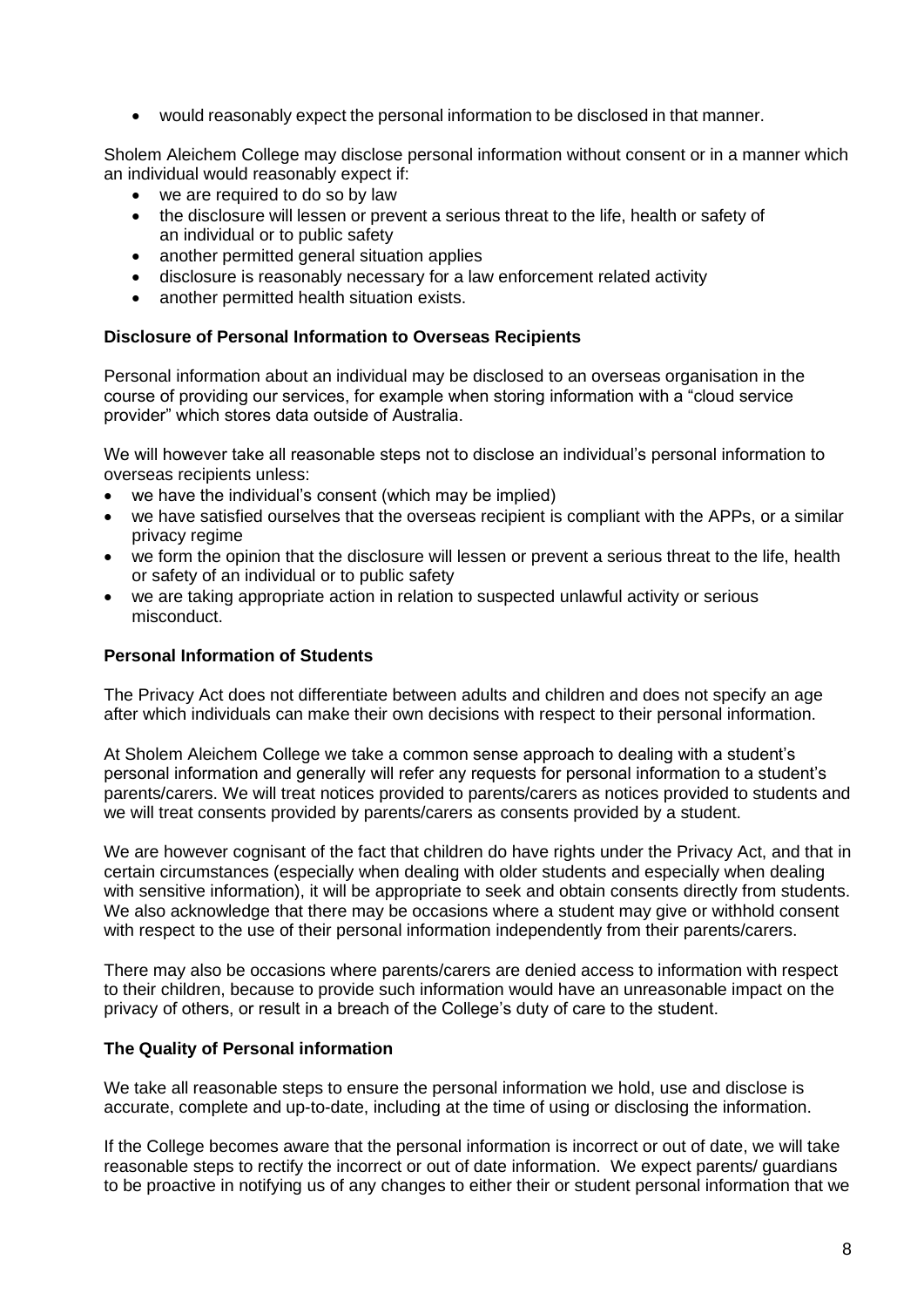require in order to deliver our services (eg. Contact details, Individual Health plans such as Asthma or Anaphylaxis etc.)

## **Access and Correction of Personal Information**

You may submit a request to us to access the personal information we hold, or request that we change the personal information. Upon receiving such a request, we will take steps to verify your identity before granting access or correcting the information.

If we reject the request, you will be notified accordingly. Where appropriate, we will provide the reason/s for our decision. If the rejection relates to a request to change personal information, an individual may make a statement about the requested change and we will attach this to their record.

## **Complaints**

You can make a complaint about how the College manages personal information, including a breach of the APPs by notifying us in writing as soon as possible. We will respond to the complaint within a reasonable time (usually no longer than 30 days) and we may seek further information in order to provide a full and complete response.

Sholem Aleichem College does not charge a fee for the handling of complaints. Please refer to our Complaints and Grievances Policy.

If you are not satisfied with our response, you may refer the complaint to the OAIC. A complaint can be made using the OAIC online [Privacy Complaint](https://forms.business.gov.au/smartforms/landing.htm?formCode=APC_PC)  [form](https://forms.business.gov.au/smartforms/landing.htm?formCode=APC_PC) [\(https://forms.business.gov.au/smartforms/servlet/SmartForm.html?formCode=APC\\_PC&tmF](https://forms.business.gov.au/smartforms/servlet/SmartForm.html?formCode=APC_PC&tmFormVersion) [ormVersion\)](https://forms.business.gov.au/smartforms/servlet/SmartForm.html?formCode=APC_PC&tmFormVersion) or by mail, fax or email.

A referral to OAIC should be a last resort once all other avenues of resolution have been exhausted.

#### **How to Contact Us**

The College can be contacted about this Privacy Policy or about personal information generally, by:

- Emailing our Privacy Officer, Constantine Roubos, at [CRoubos@sholem.vic.edu.au](mailto:CRoubos@sholem.vic.edu.au) with a subject "Privacy Inquiry"
- Calling 8527 3000
- Writing to our Privacy Officer at 11 Sinclair St, Elsternwick, 3185

If practical, you can contact us anonymously (i.e. without identifying yourself) or by using a pseudonym. However, if you choose not to identify yourself, we may not be able to give you the information or provide the assistance you might otherwise receive if it is not practical to do so.

## **Review**

This Privacy Policy was last reviewed and endorse by College Council in June 2022 and is subject to change at any time. Please check our Privacy Policy on our public website regularly for any changes.